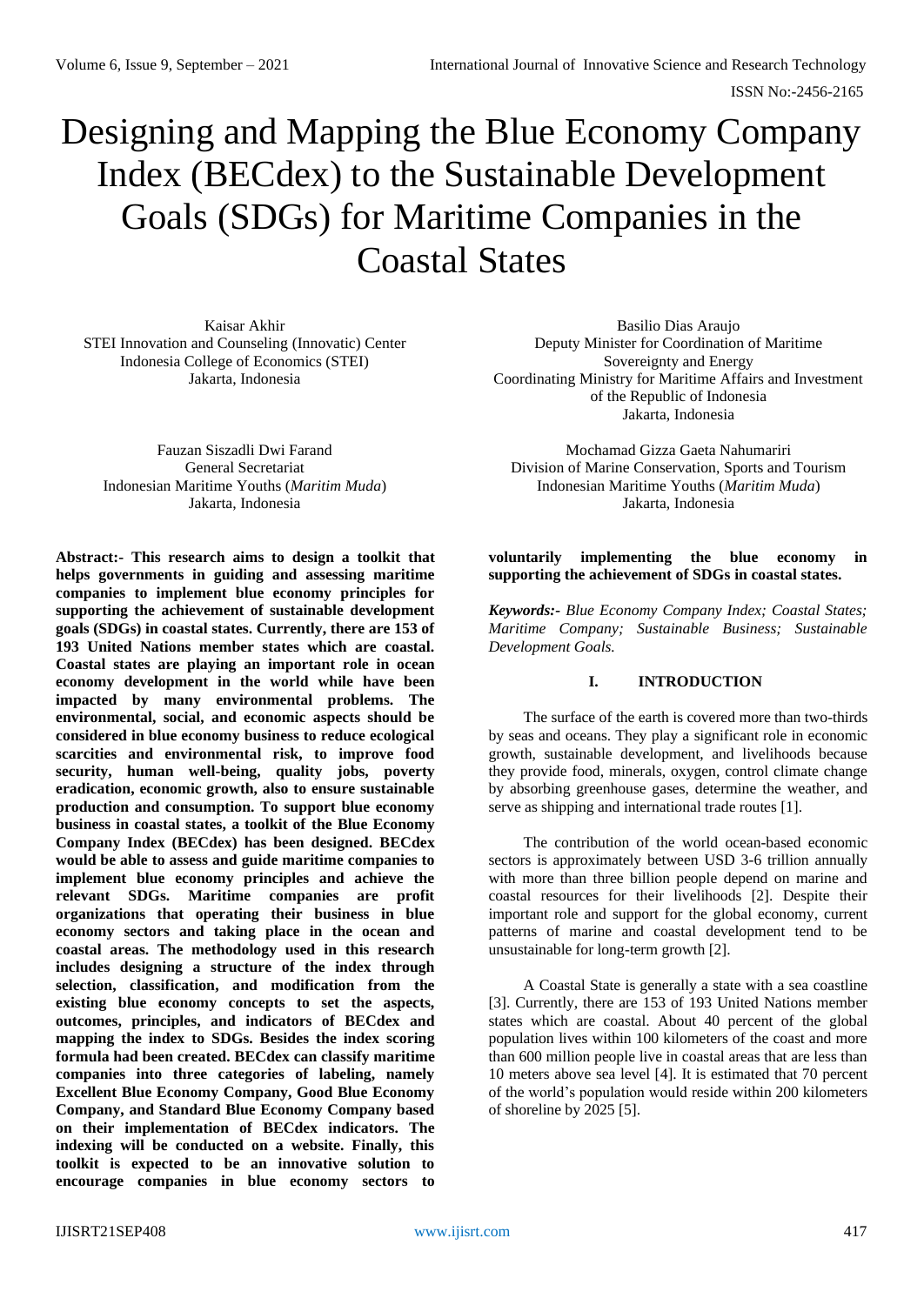Currently, some threats affecting pollution and imbalance marine ecosystems, such as marine debris, nutrient from land-based activities, oil spills, and climate change [4]. To manage and conserve marine resources and ecosystems sustainably for an economic growth, the blue economy with principles including waste minimization, resource efficiency, community involvement, and multiple revenues is needed [6].

If the blue economy is implemented and developed well and massive, job creation can be increased, social inclusion will be better, people's livelihood can be improved and various threats to the marine environment can be significantly reduced in the coastal states [7]. To strengthen the implementation of the blue economy in business to build a sustainable ocean economy that is globally competitive and to create synergy between government and private sectors, such a toolkit must be formulated.

The toolkit, which helps governments in guiding and assessing maritime companies to implement the blue economy principles for supporting the achievement of sustainable development goals, should also support the SDG targets so that the implementation of the toolkit can truly support the sustainable ocean economy development in the coastal states.

## **II. LITERATURE REVIEW**

## *A. Blue Economy Definition*

The term "Blue Economy" is widely used today. However, there are many different views of the blue economy definition. Based on the Law of the Republic of Indonesia No. 32 of 2014 on Marine Affairs, the blue economy is described as an approach to improve sustainable ocean management and conservation of marine and coastal resources and their ecosystems to attain economic growth with principles including resource efficiency, community involvement, waste reduction, and multiple revenues.

The blue economy is an applied ocean-based economic model using eco-friendly technologies and infrastructure, innovative financing procedure, and proactive institutional adjustment for not only protecting our oceans and coasts but also improving its potential contribution to sustainable development, including improving human well-being and reducing ecological scarcities and environmental risks [8].

The blue economy encompasses not only ocean-based industries such as shipping, fishing, offshore wind, and marine biotechnology but also the natural assets and ecosystem services that the ocean provides, for instance, fish, shipping lanes, and carbon dioxides absorption.

Blue economy generates long-term benefits of the sustainable maritime resources utilization for small island developing states and coastal least developed countries. The blue economy concept is expected to boost economic growth, to promote social inclusion, and to improve livelihoods while at the same time ensuring the sustainability of the marine environments [9].

A blue economy provides economic and social benefits while securing oceans long-term sustainability and health. In other words, a blue economy is a sustainable ocean economy. It requires policymaking based on data and science, inter-sectoral coordination, and multiple stakeholders participation in decision-making; investments in skills, institutions, infrastructure and services; also the better use of existing funding streams [10].

Blue economy aims to construct an enabling condition for people employed in fisheries and aquaculture sector by creating sustainability standards to measure, report and market sustainable production practices, these acts play also a key role in promoting SDGs [11].

Based on the above explanation, it is concluded that blue economy can be defined as the sustainable use of marine resources to reduce ecological scarcities and environmental risk, to improve food security, human wellbeing, quality jobs, poverty eradication, economic growth, also to ensure sustainable production and consumption that encompasses all stakeholders in maritime sectors.

## *B. Blue Economy and Sustainable Development Goals*

Blue Economy plays a vital role in Sustainable Development Goals (SDGs). It is helping the realization of SDGs. Blue economy has linkages with several SDGs, such as life below water; climate action; responsible consumption and production; good health and well being; affordable and clean energy; zero hunger; industry, innovation, and infrastructure; sustainable cities and communities; and partnerships of the goals [12].

Blue Economy is highly associated with SDGs 14–17 based on content and stakeholders involvement review on published papers [13]. SDG 14 Life Below Water is the highest goal of SDGs linked to the blue economy since the blue economy directly deals with ocean and water resources. However, SDG 6 Clean Water & Sanitation is not highly linked yo the blue economy while SDG 15 Life on Land and SDG 12 Responsible Consumption & Production are highly associated with the blue economy. In addition, stakeholders also frequently involve in SDG 3 Good Health & Well-Being and SDG 8 Decent Work and Economic Growth in the blue economy context.

## *C. Blue Economy Sectors*

The Indian Ocean Rim Association (IORA) Secretariat has identified the six priority sectors in blue economy as were recommended by the Council of Ministers' meeting (COMM) and revised by the Secretariat in consultation with the Member States, namely fisheries and aquaculture; seaports and shipping, offshore hydrocarbons and seabed minerals; renewable ocean energy; tourism; and marine biotechnology research and development [14].

Meanwhile, in the East Asian Seas (EAS) region, partner countries in Partnerships in Environmental Management for the Seas of East Asia (PEMSEA) identified nine key industries as the key for growing a blue economy including fisheries and aquaculture; marine biotechnology;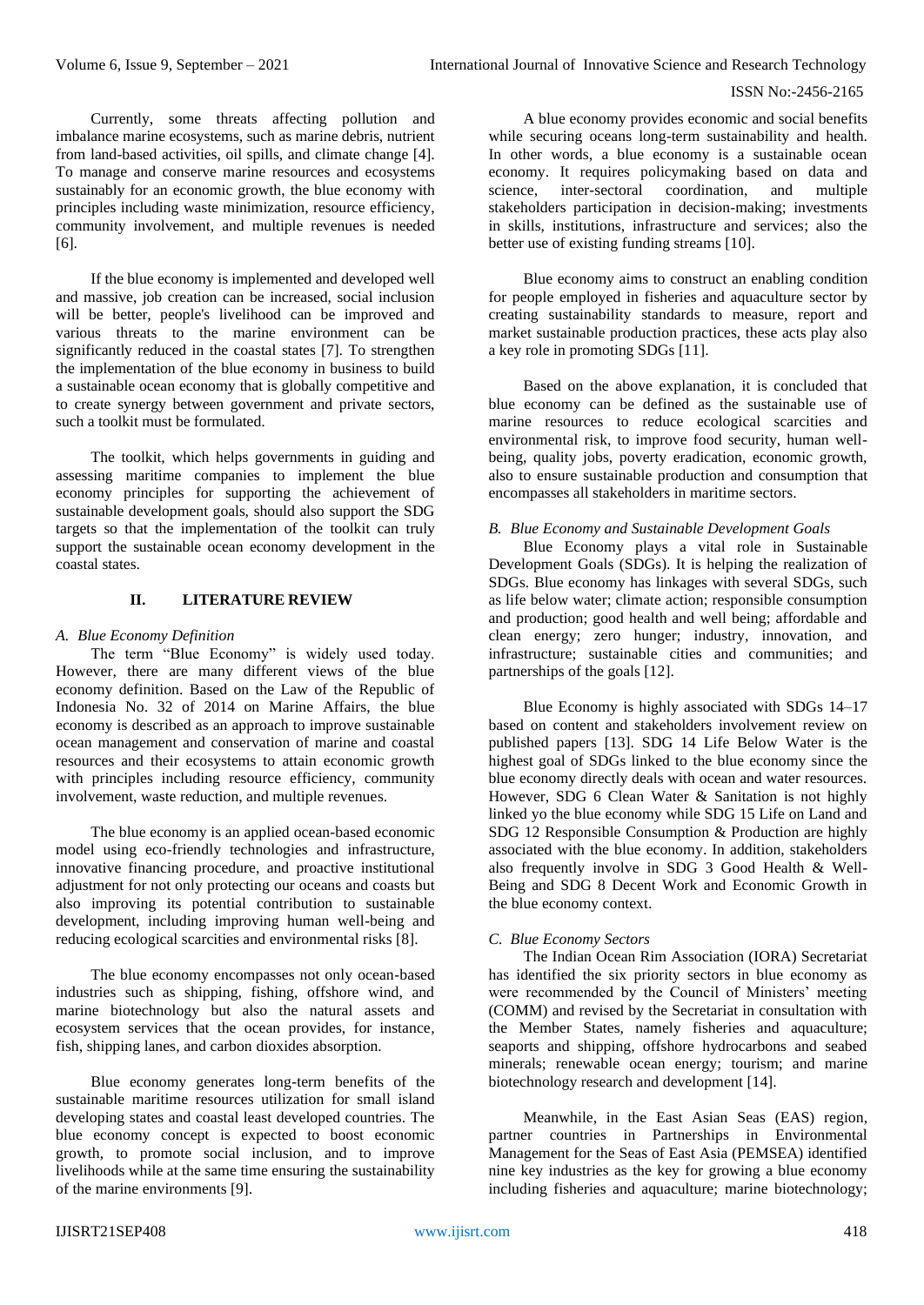tourism, resorts and coastal development; ports, shipping, and marine transport; renewable energy; coastal manufacturing; oil and gas; seabed mining; and marine technology and environmental services [8].

In Indonesia, the Law on Marine Affairs classifies blue economy sectors into two categories, namely marine resources utilization and marine resources enterprise. Marine resources utilization consists of the fishery, mineral resources and energy, small islands and coastal resources, and non-conventional resources sectors. Marine resources enterprise includes ocean industry, marine tourism, sea transportation, and marine construction sectors [6].

#### *D. Defining Maritime Company*

The maritime company takes place in ocean and seas, and all the sectors that impacted by it. There are no obvious boundaries in classifying maritime companies. However, European Commission in 2018 reported that there were six established blue economy sectors and seven emerging sectors operated by companies and industries [15]. The established sectors include marine living resources; port activities; offshore oil and gas; maritime transport; shipbuilding and repair; and coastal tourism. The emerging sectors include blue biotechnology; marine renewable energy; deep-sea mining; coastal and environmental protection; desalination; defense and security; marine research and education.

Based on the literature review, it is suggested that the definition of maritime companies are profit organizations that operating their business in blue economy sectors and taking place in the ocean and coastal areas.

#### *E. Coastal State Definition*

A Coastal State is generally defined as a state with a sea coastline [3]. Currently, there are 153 of 193 United Nations member states which are coastal. According to UNCLOS 1982, the sovereignty of a coastal State includes land territory, internal waters, in the case of an archipelagic State, namely archipelagic waters, and territorial sea. This sovereignty extends to the air space over the territorial sea as well as to its bed and subsoil [16].

#### **III. METHOD**

#### *A. Designing a Structure of the Index*

The index structure of BECdex is designed with the components of outcomes (Table 1), principles (Table 2), and indicators in environmental, social, and economic aspects that can be applied to all blue economy sectors which arranged by the selection, classification, and modification mechanism from the existing blue economy concepts.

|             | <b>IORA Jakarta</b><br><b>Declaration on Blue</b><br><b>Economy in 2017</b><br>[17] | <b>World Bank</b> [10]                             | <b>Blue Economy</b><br><b>Project: Scoping</b><br>Study by MAVA [18] | Indonesia Law No.<br><b>32 of 2014 on Marine</b><br><b>Affairs</b> | <b>Blue Economy</b><br><b>Company Index</b><br>(BECdex) |
|-------------|-------------------------------------------------------------------------------------|----------------------------------------------------|----------------------------------------------------------------------|--------------------------------------------------------------------|---------------------------------------------------------|
|             | Ocean's Health                                                                      | <b>Ecosystem Protection</b>                        | Reduced Ecological                                                   |                                                                    | Reduced Ecological                                      |
|             |                                                                                     |                                                    | <b>Scarcities</b>                                                    |                                                                    | <b>Scarcities</b>                                       |
|             |                                                                                     |                                                    | Reduced                                                              |                                                                    | Reduced                                                 |
| $\Omega$    |                                                                                     |                                                    | <b>Environmental Risk</b>                                            |                                                                    | <b>Environmental Risk</b>                               |
| u           |                                                                                     | Social Welfare                                     | <b>Improved Human</b>                                                |                                                                    | <b>Improved Human</b>                                   |
|             |                                                                                     |                                                    | Well-Being                                                           |                                                                    | Well-Being                                              |
| $\mathbf c$ | <b>Job Creation</b>                                                                 | Improved Livelihood                                | Employment                                                           |                                                                    | <b>Quality Jobs</b>                                     |
| $\Omega$    |                                                                                     |                                                    | Generation                                                           |                                                                    |                                                         |
| m<br>e      | Poverty Alleviation                                                                 |                                                    | <b>Poverty Eradication</b>                                           |                                                                    | <b>Poverty Eradication</b>                              |
| S           | Food Security                                                                       | Food Security                                      |                                                                      |                                                                    | Food Security                                           |
|             | Economic Growth                                                                     | <b>Increased Growth</b>                            | <b>Economic Growth</b>                                               | Economic Growth                                                    | Economic Growth                                         |
|             | Trade and Investment                                                                | <b>Current Account</b><br><b>Deficit Reduction</b> |                                                                      |                                                                    |                                                         |
|             |                                                                                     |                                                    | Sustainable                                                          |                                                                    | Sustainable                                             |
|             |                                                                                     |                                                    | Consumption and                                                      |                                                                    | Production and                                          |
|             |                                                                                     |                                                    | Production                                                           |                                                                    | Consumption                                             |

TABLE 1: DESIGNING THE OUTCOMES OF BLUE ECONOMY COMPANY INDEX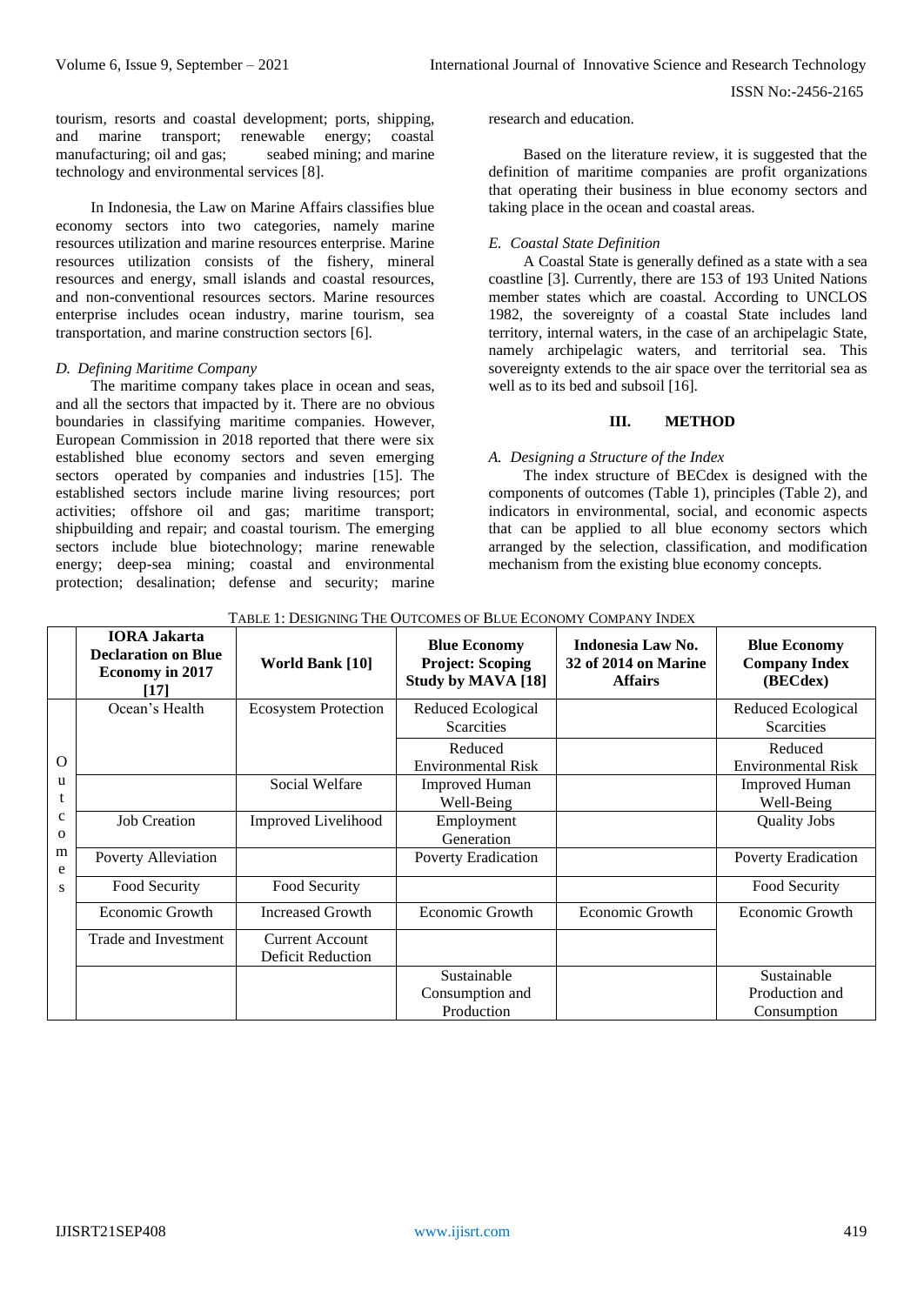|                                                                                 | <b>LABLE 2. DESIGNING THE LAINCH LES OF BLUE LCONOMIT COMITANT INDEX</b><br><b>Sustainable Blue Economy Principles</b><br>by WWF [19]                                                                                    | <b>Blue Economy</b><br><b>Project: Scoping</b><br><b>Study by MAVA</b><br>$[18]$ | <b>Indonesia</b><br>Law<br>No. 32 of 2014<br>on Marine<br><b>Affairs</b> | <b>Index of</b><br><b>State of</b><br>Sustainability<br><b>Initiatives</b> [11] | <b>Blue Economy</b><br><b>Company Index</b><br>(BECdex) |
|---------------------------------------------------------------------------------|--------------------------------------------------------------------------------------------------------------------------------------------------------------------------------------------------------------------------|----------------------------------------------------------------------------------|--------------------------------------------------------------------------|---------------------------------------------------------------------------------|---------------------------------------------------------|
|                                                                                 | Restores protects and maintains the diversity<br>productivity, resilience, core functions, and<br>intrinsic value of marine ecosystems                                                                                   | Biodiversity<br>Protection/                                                      |                                                                          | Biodiversity                                                                    | Biodiversity                                            |
|                                                                                 | Plan, manage, and effectively govern the use<br>of marine space and resources, applying<br>inclusive methods and ecosystem approach                                                                                      | Restoration/<br>Enhancement                                                      |                                                                          | Ecosystems                                                                      | Conservation                                            |
|                                                                                 | Based on clean technologies, renewable                                                                                                                                                                                   | Reduced or No<br>Waste                                                           | Waste<br>Reduction                                                       | Waste and<br>Water<br>Management                                                | <b>Pollution Control</b>                                |
|                                                                                 | energy, and circular material flows                                                                                                                                                                                      | Low Carbon                                                                       |                                                                          |                                                                                 |                                                         |
|                                                                                 | Maritime and land-based economies are<br>interlinked and the threats facing marine<br>environments originate on land                                                                                                     | Environmentally                                                                  |                                                                          | Greenhouse<br>gas and Energy                                                    | <b>Energy and Water</b><br>Management                   |
|                                                                                 |                                                                                                                                                                                                                          | Inspired                                                                         |                                                                          | Worker's<br>Health and<br>Safety                                                | Safe and Healthy<br>Working<br>Environment              |
|                                                                                 | Inclusive                                                                                                                                                                                                                |                                                                                  | Community<br>Involvement                                                 | Community<br>Involvement                                                        | Social Inclusion                                        |
| $\mathbf P$                                                                     | Well-informed, precautionary, and adaptive                                                                                                                                                                               |                                                                                  |                                                                          |                                                                                 |                                                         |
| $\mathbf r$<br>$\mathbf{i}$<br>n<br>$\mathbf c$<br>$\mathbf{i}$<br>$\, {\bf p}$ | Holistic, cross-sectoral, and long-term<br>Actively cooperate, sharing information,<br>knowledge, best practices, lessons learned,<br>perspectives, and ideas, to realize a sustainable<br>and prosperous future for all | Social Inclusion                                                                 |                                                                          |                                                                                 |                                                         |
| $\mathbf{l}$                                                                    | Provides social and economic benefits for<br>current and future generations                                                                                                                                              | Social Equity                                                                    |                                                                          | Human Rights                                                                    | Social Equity                                           |
| e                                                                               |                                                                                                                                                                                                                          |                                                                                  |                                                                          | Labor Rights                                                                    |                                                         |
|                                                                                 |                                                                                                                                                                                                                          |                                                                                  |                                                                          | Employment<br>Conditions and<br><b>Benefits</b>                                 | Labor Rights<br>Protection                              |
|                                                                                 |                                                                                                                                                                                                                          |                                                                                  |                                                                          | Minimum<br>Wage<br>Living Wage                                                  | <b>Wage Standards</b><br>Fulfillment                    |
|                                                                                 |                                                                                                                                                                                                                          |                                                                                  |                                                                          | Premiums                                                                        | Tax and<br>Insurance<br>Compliances                     |
|                                                                                 | Develop and apply standards, guidelines, and<br>best practices                                                                                                                                                           |                                                                                  |                                                                          | Written                                                                         |                                                         |
|                                                                                 | Accountable and transparent                                                                                                                                                                                              |                                                                                  |                                                                          | Contracts                                                                       |                                                         |
|                                                                                 | Based on clean technologies, renewable<br>energy, and circular material flows                                                                                                                                            | Circular Economy                                                                 | Multiple<br>Revenue                                                      |                                                                                 | Competitive and<br>Circular Economy                     |
|                                                                                 | Set clear, measurable, and internally consistent<br>goals and targets                                                                                                                                                    | Competitiveness<br>Resource                                                      |                                                                          |                                                                                 |                                                         |
|                                                                                 |                                                                                                                                                                                                                          | Efficiency &<br>Sustainable Use                                                  | Resource<br>Efficiency                                                   |                                                                                 |                                                         |

TABLE 2: DESIGNING THE PRINCIPLES OF BLUE ECONOMY COMPANY INDEX

The designing process of Blue Economy Company Index (BECdex) indicators through selection, classification, and modification of 28 indicators of the environmental aspect, 28 indicators of the social aspects, and 5 indicators of the economic aspect from the State of Sustainability

Initiatives (SSI) project document on fisheries and marine aquaculture [11]. The process was also conducted toward 2 indicators of the domain of blue economy importance degree and 2 indicators of the domain of blue economy impact degree on the Blue Economy Development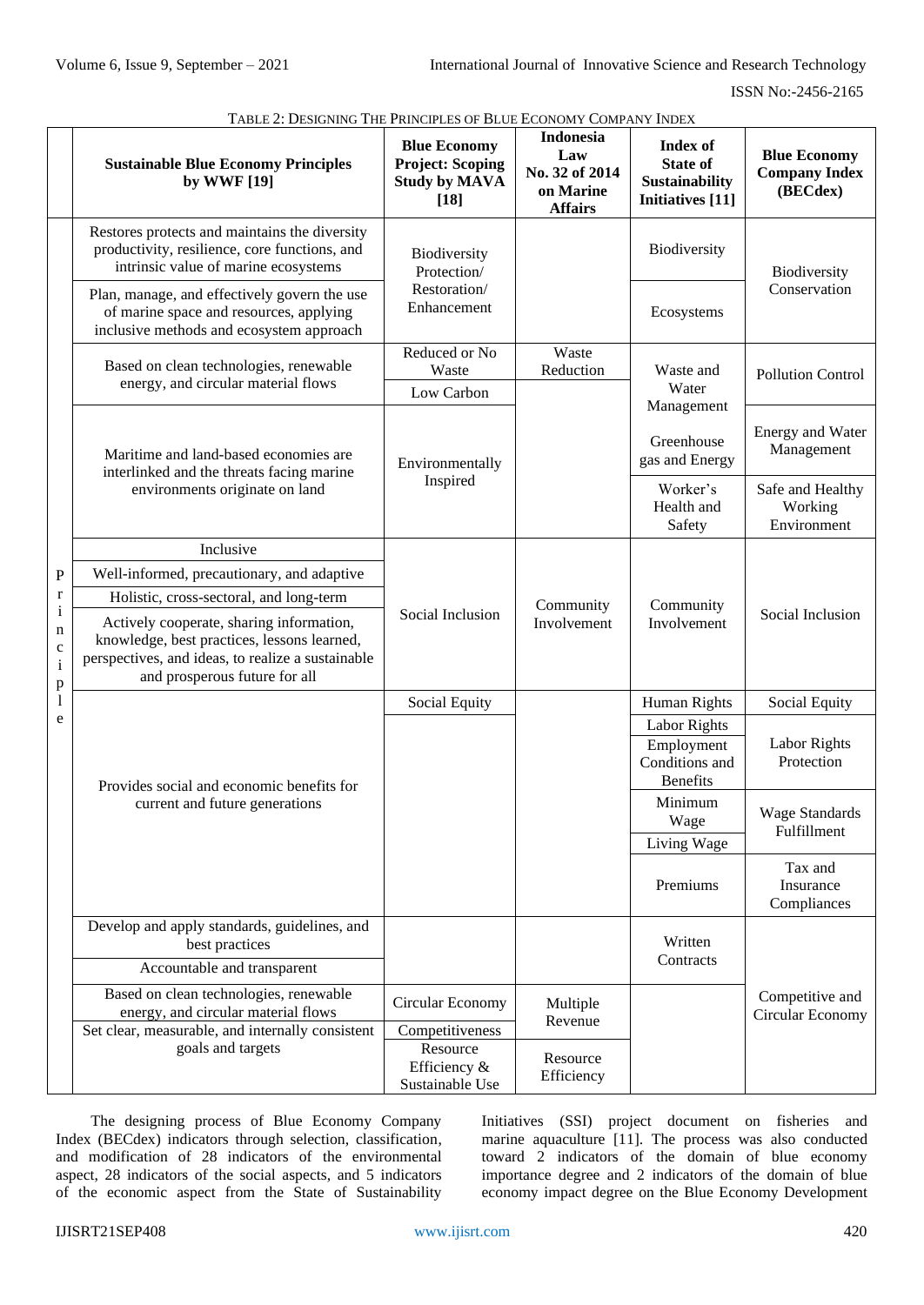Index (BEDI) document [20].

#### *B. Mapping the Index to Sustainable Development Goals*

The index is mapped to Sustainable Development Goals based on the linkages between index indicators and SDG targets. The mapping process is based on the identification of SDG targets that could be supported by the index indicators.

#### **IV. RESULT AND DISCUSSION**

#### *A. Structure of the Index*

The structure of BECdex consists of 3 aspects, 8 outcomes, 10 principles, and 50 indicators which are mapped to SDG targets as shown in Table 3.

The aspects include environmental, social, and economic. The environmental aspect comprising of biodiversity conservation, pollution control, also energy and water management principles. The social aspect comprises of safe and healthy working environment, social inclusion, social equity, and labor rights protection principles. The economic aspect consists of wage standards fulfillment, tax and insurance compliances, as well as competitive and circular economy principles. These principles are expected to

achieve 8 outcomes including food security, reduced ecological scarcities, reduced environmental risk, improved human well-being, quality jobs, poverty eradication, economic growth, and sustainable production and consumption.

#### *B. Scoring Formula of the Index*

The index scoring formula is created by entering the number of achieved index indicators of a company with rounding rules as follows:

$$
Score = \frac{n}{N} \times 100
$$

 $n =$  Number of achieved indicators of a company  $N =$ The sum of indicators on the index (50 indicators)

Based on the index score, a company can be classified into three categories, namely Excellent Blue Economy Company, Good Blue Economy Company, and Standard Blue Economy Company. The minimum score to be achieved as a Blue Economy is 70 as shown in Table 4.

| <b>Aspect</b> | <b>Outcome</b>                | Principle                               | <b>Indicator</b>                      |
|---------------|-------------------------------|-----------------------------------------|---------------------------------------|
|               |                               | <b>Biodiversity Conservation</b>        | 1. Conformity to Marine Spatial Plans |
|               | Food Security and Reduced     |                                         | 2. Marine Ecosystem                   |
|               | <b>Ecological Scarcities</b>  |                                         | <b>Restoration/Protection</b>         |
|               |                               |                                         | 3. Prohibition of Destructive         |
|               |                               |                                         | Practices                             |
|               |                               |                                         | 4. Water-related Ecosystem            |
|               |                               |                                         | <b>Restoration/Protection</b>         |
|               |                               |                                         | 5. Clean Water System                 |
|               |                               |                                         | 6. Wastewater Management              |
| Environmental |                               | <b>Pollution Control</b>                | 7. Waste Disposal                     |
|               |                               |                                         | 8. Waste Management Plan              |
|               | Food Security and Reduced     |                                         | 9. Greenhouse Gas Accounting          |
|               | <b>Environmental Risk</b>     |                                         | 10. Greenhouse Gas Reduction          |
|               |                               |                                         | 11. Single-Use Plastic Reduction      |
|               |                               |                                         | 12. Water-use Management Plan         |
|               |                               |                                         | 13. Energy-use Management             |
|               |                               | <b>Energy and Water Management</b>      | 14. Energy-use Reduction              |
|               |                               |                                         | 15. Renewable and Clean Energy        |
|               |                               |                                         | Utilization                           |
|               | Improved Human Well-<br>Being | Safe and Healthy Working<br>Environment | 16. Access to Education               |
|               |                               |                                         | 17. Access to Residence and Sanitary  |
|               |                               |                                         | <b>Amenities at Work</b>              |
|               |                               |                                         | 18. Access to Safe Food and           |
|               |                               |                                         | Drinking Water at Work                |
|               |                               |                                         | 19. Access to Medical Care and        |
| Social        |                               |                                         | <b>Insurance at Work</b>              |
|               |                               |                                         | 20. Safety Working Conditions         |
|               |                               |                                         | 21. Healthy Working Conditions        |
|               |                               | Social Inclusion                        | 22. Community Consultation            |
|               |                               |                                         | 23. Local Hiring                      |
|               |                               |                                         | 24. Local Culture and Product         |
|               |                               |                                         | Promotion                             |
|               |                               |                                         | 25. Access to Natural Resources       |

TABLE 3: THE BLUE ECONOMY COMPANY INDEX STRUCTURE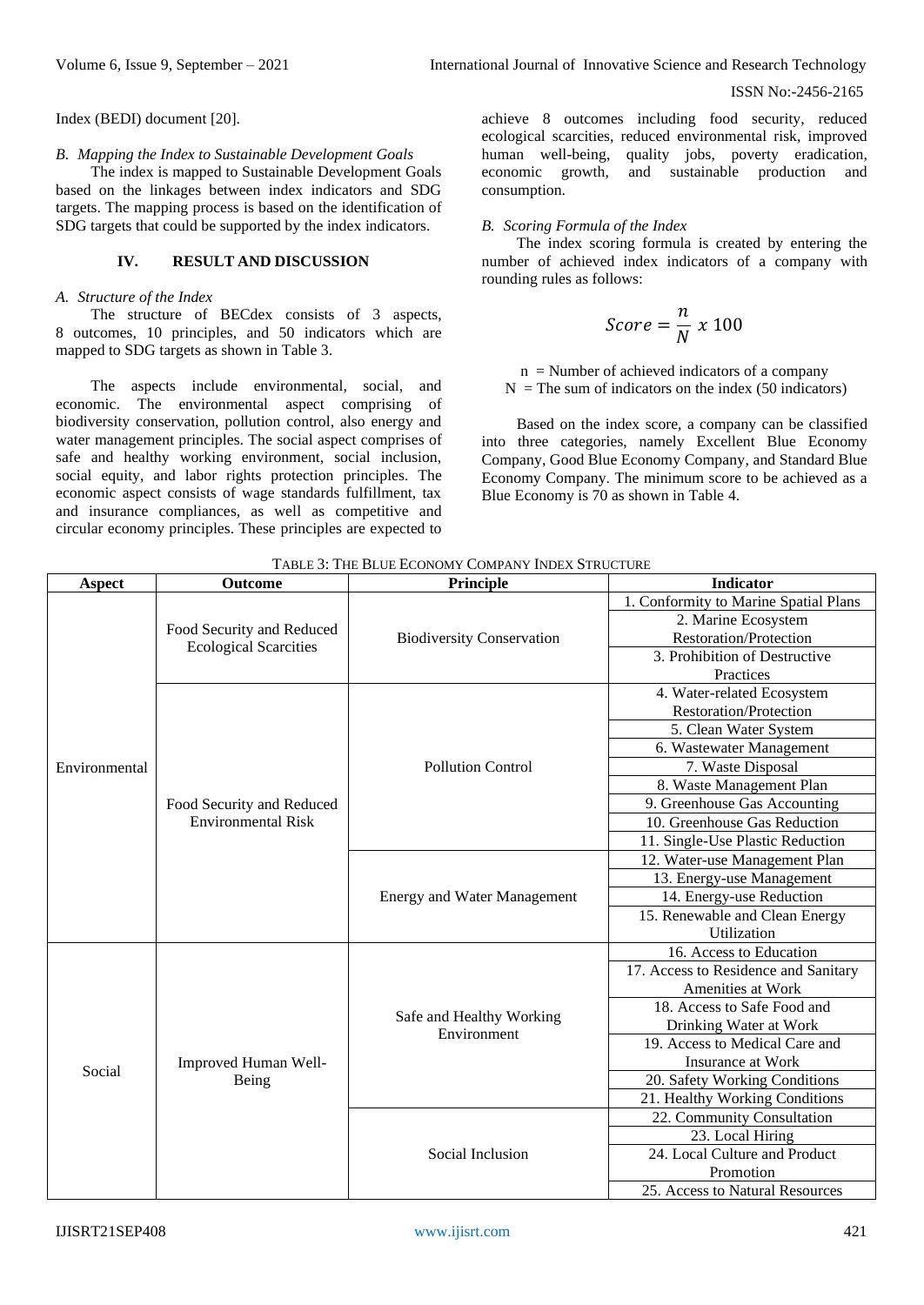| <b>Aspect</b> | <b>Outcome</b>                            | Principle                        | <b>Indicator</b>                     |  |
|---------------|-------------------------------------------|----------------------------------|--------------------------------------|--|
|               |                                           |                                  | 26. Freedom of Association           |  |
|               |                                           |                                  | 27. Non-Discrimination               |  |
|               |                                           |                                  | 28. Collective Bargaining            |  |
|               |                                           | Social Equity                    | 29. Women's Labor Rights             |  |
|               |                                           |                                  | 30. Youth Employment                 |  |
|               |                                           |                                  | 31. Employment of Persons            |  |
|               |                                           |                                  | with Disabilities                    |  |
|               |                                           |                                  | 32. No Forced Labor                  |  |
|               |                                           |                                  | 33. Minimum Age and                  |  |
|               |                                           |                                  | No Child Labor                       |  |
|               |                                           |                                  | 34. Equal Remuneration               |  |
|               |                                           |                                  | 35. Seasonal and Part-time           |  |
|               | <b>Quality Jobs</b>                       | <b>Labor Rights Protection</b>   | Workers Employment                   |  |
|               |                                           |                                  | 36. Fair Contract for Employees      |  |
|               |                                           |                                  | 37. On Time Payment of Wages         |  |
|               |                                           |                                  | 38. Legal Working Hours              |  |
|               |                                           |                                  | 39. Paid Pregnancy, Parental, and    |  |
|               |                                           |                                  | <b>Sick Leave</b>                    |  |
|               |                                           |                                  | 40. Retirement Benefits              |  |
|               | Poverty Eradication                       | Wage Standards Fulfillment       | 41. Minimum Wage                     |  |
|               |                                           |                                  | 42. Living Wage                      |  |
|               | Economic Growth                           | Tax and Insurance Compliances    | 43. Premiums                         |  |
|               |                                           |                                  | 44. Tax Compliance                   |  |
|               |                                           |                                  | 45. Retribution Payment              |  |
| Economic      |                                           | Competitive and Circular Economy | 46. Agreement with Traders/Costumers |  |
|               | Sustainable Production and<br>Consumption |                                  | 47. Product Recycling and Reuse      |  |
|               |                                           |                                  | 48. Innovation and Technological     |  |
|               |                                           |                                  | Intervention                         |  |
|               |                                           |                                  | 49. Local Micro-, Small- and Medium- |  |
|               |                                           |                                  | <b>Sized Enterprises Development</b> |  |
|               |                                           |                                  | 50. Digital Transformation           |  |

#### TABLE 4: CLASSIFICATION OF BLUE ECONOMY COMPANY **CATEGORIES**

| Category                              | <b>Score</b> |
|---------------------------------------|--------------|
| <b>Excellent Blue Economy Company</b> | $90 - 100$   |
| Good Blue Economy Company             | $80 - 88$    |
| <b>Standard Blue Economy Company</b>  | $70 - 78$    |
| Not a Blue Economy Company            | $0 - 68$     |

A company should also meet 70 percent of BECdex indicators in each aspect to be classified as a Blue Economy Company. In detail, at least 11 of 15 indicators of the environmental aspect, 18 of 25 indicators of the social aspect, and 7 of 10 indicators of the economic aspect.

*C. Mapped Index Indicators to Sustainable Development Goals*

The index structure has not only been designed but also has been successfully mapped to sustainable development goals (SDGs) as shown in Table 5. There are 17 goals and 49 targets would be supported by the BECdex indicators.

The SDG 8 is the goal that has the most targets that can be supported to be achieved through the implementation of BECdex followed by SDG 6, SDG 14, and SDG 15.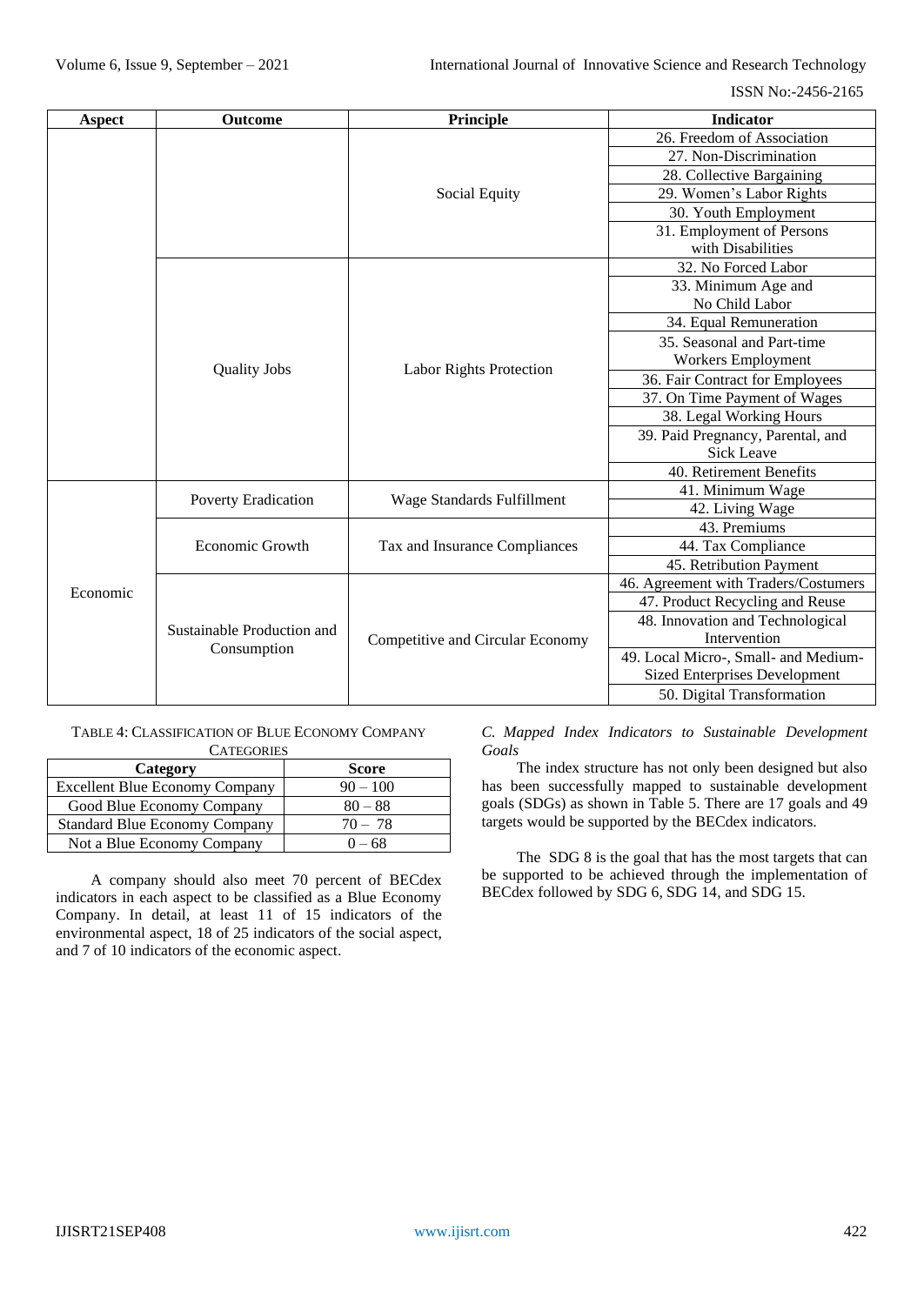| Aspect        | <b>Indicator</b>                                                                 | <b>SDG</b> Target                                                                                                                                                                                                                                                                                                                                                                      |
|---------------|----------------------------------------------------------------------------------|----------------------------------------------------------------------------------------------------------------------------------------------------------------------------------------------------------------------------------------------------------------------------------------------------------------------------------------------------------------------------------------|
|               | 1. Conformity to Marine<br><b>Spatial Plans</b>                                  | 14.2 By 2020, sustainably manage and protect marine and coastal ecosystems to avoid<br>significant adverse impacts, including by strengthening their resilience, and take action for their<br>restoration in order to achieve healthy and productive oceans                                                                                                                            |
|               |                                                                                  | 14.5 By 2020, conserve at least 10 per cent of coastal and marine areas, consistent with national<br>and international law and based on the best available scientific information                                                                                                                                                                                                      |
|               |                                                                                  | 14.C Enhance the conservation and sustainable use of oceans and their resources by<br>implementing international law as reflected in UNCLOS, which provides the legal framework<br>for the conservation and sustainable use of oceans and their resources, as recalled in paragraph<br>158 of The Future We Want                                                                       |
|               | 2. Marine Ecosystem<br>Restoration/Protection                                    | 15.5 Take urgent and significant action to reduce the degradation of natural habitats, halt the<br>loss of biodiversity and, by 2020, protect and prevent the extinction of threatened species                                                                                                                                                                                         |
|               |                                                                                  | 15.8 By 2020, introduce measures to prevent the introduction and significantly reduce the<br>impact of invasive alien species on land and water ecosystems and control or eradicate the<br>priority species                                                                                                                                                                            |
|               |                                                                                  | 15.9 By 2020, integrate ecosystem and biodiversity values into national and local planning,<br>development processes, poverty reduction strategies and accounts                                                                                                                                                                                                                        |
|               |                                                                                  | 15.A Mobilize and significantly increase financial resources from all sources to conserve and<br>sustainably use biodiversity and ecosystems                                                                                                                                                                                                                                           |
|               | 3. Prohibition of<br><b>Destructive Practices</b>                                | 14.4 By 2020, effectively regulate harvesting and end overfishing, illegal, unreported and<br>unregulated fishing and destructive fishing practices and implement science-based management<br>plans, in order to restore fish stocks in the shortest time feasible, at least to levels that can<br>produce maximum sustainable yield as determined by their biological characteristics |
|               |                                                                                  | 15.7 Take urgent action to end poaching and trafficking of protected species of flora and fauna<br>and address both demand and supply of illegal wildlife products                                                                                                                                                                                                                     |
|               | 4. Water-related Ecosystem<br><b>Restoration/Protection</b>                      | 6.6 By 2020, protect and restore water-related ecosystems, including mountains, forests,<br>wetlands, rivers, aquifers, and lakes                                                                                                                                                                                                                                                      |
| Environmental | 5. Clean Water System                                                            | 6.3 By 2030, improve water quality by reducing pollution, eliminating dumping, and                                                                                                                                                                                                                                                                                                     |
|               | 6. Wastewater Management                                                         | minimizing release of hazardous chemicals and materials, halving the proportion of untreated<br>wastewater and substantially increasing recycling and safe reuse globally                                                                                                                                                                                                              |
|               | 7. Waste Disposal                                                                | 12.5 By 2030, substantially reduce waste generation through prevention, reduction, recycling,                                                                                                                                                                                                                                                                                          |
|               | 8. Waste Management Plan                                                         | and reuse                                                                                                                                                                                                                                                                                                                                                                              |
|               | 9. Single-Use Plastic<br>Reduction                                               | 14.1 By 2025, prevent and significantly reduce marine pollution of all kinds, in particular from<br>land-based activities, including marine debris and nutrient pollution                                                                                                                                                                                                              |
|               | 10. Greenhouse Gas<br>Accounting                                                 | 13.3 Improve education, awareness-raising and human and institutional capacity on climate<br>change mitigation, adaptation, impact reduction and early warning                                                                                                                                                                                                                         |
|               |                                                                                  | 13.3 Improve education, awareness-raising and human and institutional capacity on climate<br>change mitigation, adaptation, impact reduction and early warning                                                                                                                                                                                                                         |
|               | 11. Greenhouse Gas<br>Reduction                                                  | 9.4 By 2030, upgrade infrastructure and retrofit industries to make them sustainable, with<br>increased resource-use efficiency and greater adoption of clean and environmentally sound<br>technologies and industrial processes, with all countries taking action in accordance with their<br>respective capabilities                                                                 |
|               | 12. Water-use Management<br>Plan                                                 | 6.4 By 2030, substantially increase water-use efficiency across all sectors and ensure<br>sustainable withdrawals and supply of freshwater to address water, scarcity and substantially<br>reduce the number of people suffering from water scarcity                                                                                                                                   |
|               |                                                                                  | 6.5 By 2030, implement integrated water resources management at all levels, including through<br>transboundary cooperation as appropriate                                                                                                                                                                                                                                              |
|               | 13. Energy-use                                                                   | 7.2 By 2030, increase substantially the share of renewable energy in the global energy mix                                                                                                                                                                                                                                                                                             |
|               | Management                                                                       | 7.3 By 2030, double the global rate of improvement in energy efficiency                                                                                                                                                                                                                                                                                                                |
|               | 14. Energy-use Reduction<br>15. Renewable and Clean<br><b>Energy Utilization</b> | 7.B By 2030, expand infrastructure and upgrade technology for supplying modern and<br>sustainable energy services for all in developing countries, in particular least developed<br>countries, small island developing States, and land-locked developing countries, in accordance                                                                                                     |
|               |                                                                                  | with their respective programmes of support                                                                                                                                                                                                                                                                                                                                            |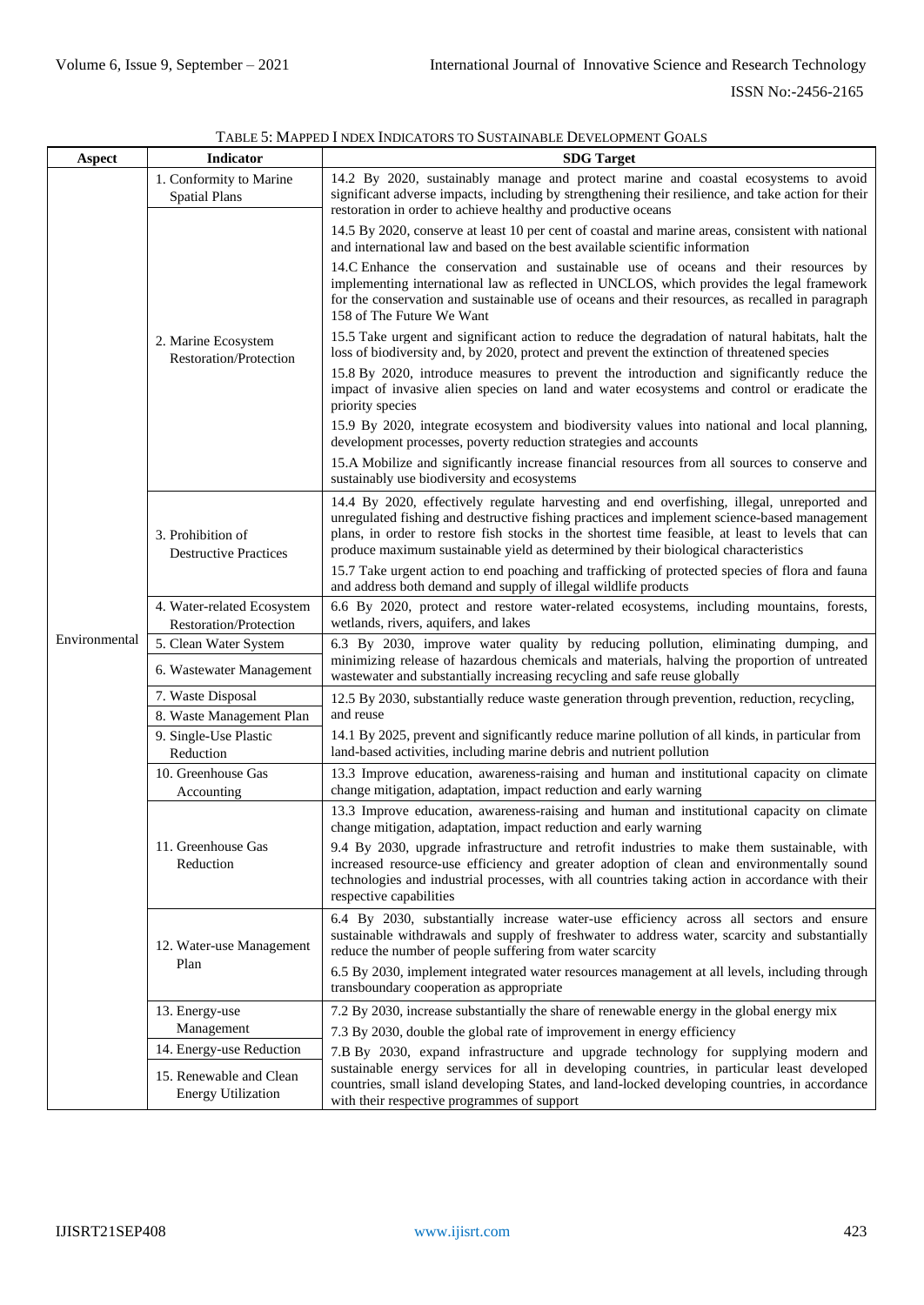|        |                                                              | 4.3 By 2030, ensure equal access for all women and men to affordable and quality technical,                                                                                                                                                                                                                                                          |  |
|--------|--------------------------------------------------------------|------------------------------------------------------------------------------------------------------------------------------------------------------------------------------------------------------------------------------------------------------------------------------------------------------------------------------------------------------|--|
|        | 16. Access to Education                                      | vocational and tertiary education, including university<br>4.4 By 2030, substantially increase the number of youth and adults who have relevant skills,<br>including technical and vocational skills, for employment, decent jobs, and entrepreneurship                                                                                              |  |
|        | 17. Access to Residence<br>and Sanitary Amenities<br>at Work | 6.2 By 2030, achieve access to adequate and equitable sanitation and hygiene for all and end<br>open defecation, paying special attention to the needs of women and girls and those in<br>vulnerable situations<br>11.1 By 2030, ensure access for all to adequate, safe, and affordable housing and basic services<br>and upgrade slums             |  |
|        | 18. Access to Safe Food<br>and Drinking Water at<br>Work     | 2.1 By 2030, end hunger and ensure access by all people, in particular the poor and people in<br>vulnerable situations, including infants, to safe, nutritious and sufficient food all year round.<br>6.1 By 2030, achieve universal and equitable access to safe and affordable drinking water for<br>all                                           |  |
|        | 19. Access to Medical Care<br>and Insurance at Work          | 3.8 Achieve universal health coverage, including financial risk protection, access to quality<br>essential health-care services and access to safe, effective, quality, and affordable essential<br>medicines and vaccines for all.                                                                                                                  |  |
|        | 20. Safety Working<br>Conditions                             | 8.8 Protect labor rights and promote safe and secure working environments for all workers,                                                                                                                                                                                                                                                           |  |
|        | 21. Healthy Working<br>Conditions                            | including migrant workers, in particular, women migrants, and those in precarious employment                                                                                                                                                                                                                                                         |  |
|        | 22. Community<br>Consultation                                | 16.7 Ensure responsive, inclusive, participatory, and representative decision-making at all<br>levels                                                                                                                                                                                                                                                |  |
|        | 23. Local Hiring                                             | 10.2 By 2030, empower and promote the social, economic, and political inclusion of all,<br>irrespective of age, sex, disability, race, ethnicity, origin, religion, or economic or other status                                                                                                                                                      |  |
|        | 24. Local Culture and<br><b>Product Promotion</b>            | 8.9 By 2030, devise and implement policies to promote sustainable tourism that creates jobs<br>and promotes local culture and products                                                                                                                                                                                                               |  |
|        | 25. Access to Natural<br>Resources                           | 1.4 By 2030, ensure that all men and women, in particular the poor and the vulnerable, have<br>equal rights to economic resources, as well as access to basic services, ownership and control<br>over land and other forms of property, inheritance, natural resources, appropriate new<br>technology and financial services, including microfinance |  |
| Social | 26. Freedom of Association                                   | 16.10 Ensure public access to information and protect fundamental freedoms, in accordance<br>with national legislation and international agreements                                                                                                                                                                                                  |  |
|        | 27. Non-Discrimination                                       | 10.2 By 2030, empower and promote the social, economic, and political inclusion of all,<br>irrespective of age, sex, disability, race, ethnicity, origin, religion or economic or other status                                                                                                                                                       |  |
|        | 28. Collective Bargaining                                    | 16.7 Ensure responsive, inclusive, participatory, and representative decision-making at all<br>levels                                                                                                                                                                                                                                                |  |
|        | 29. Women's Labor Rights                                     | 5.A Undertake reforms to give women equal rights to economic resources, as well as access to<br>ownership and control over land and other forms of property, financial services, inheritance,<br>and natural resources, in accordance with national laws                                                                                             |  |
|        | 30. Youth Employment                                         | 8.6 By 2020, substantially reduce the proportion of youth not in employment, education, or<br>training                                                                                                                                                                                                                                               |  |
|        | 31. Employment of Persons<br>with Disabilities               | 8.5 By 2030, achieve full and productive employment and decent work for all women and men,<br>including for young people and persons with disabilities, and equal pay for work of equal value                                                                                                                                                        |  |
|        | 32. No Forced Labor                                          | 8.7 Take immediate and effective measures to eradicate forced labor, end modern slavery and                                                                                                                                                                                                                                                          |  |
|        | 33. Minimum Age and No<br>Child Labor                        | human trafficking and secure the prohibition and elimination of the worst forms of child labor,<br>including recruitment and use of child soldiers, and by 2025 end child labor in all its forms                                                                                                                                                     |  |
|        | 34. Equal Remuneration                                       | 8.5 By 2030, achieve full and productive employment and decent work for all women and men,                                                                                                                                                                                                                                                           |  |
|        | 35. Seasonal and Part-time<br>Workers Employment             | including for young people and persons with disabilities, and equal pay for work of equal value                                                                                                                                                                                                                                                      |  |
|        | 36. Fair Contract for<br>Employees                           | 16.6 Develop effective, accountable, and transparent institutions at all levels                                                                                                                                                                                                                                                                      |  |
|        | 37. On Time Payment of<br>Wages                              |                                                                                                                                                                                                                                                                                                                                                      |  |
|        | 38. Legal Working Hours                                      | 8.5 By 2030, achieve full and productive employment and decent work for all women and men,<br>including for young people and persons with disabilities, and equal pay for work of equal value                                                                                                                                                        |  |
|        | 39. Paid Pregnancy,<br>Parental, and Sick Leave              |                                                                                                                                                                                                                                                                                                                                                      |  |
|        | 40. Retirement Benefits                                      | 1.3 Implement nationally appropriate social protection systems and measures for all, including<br>floors, and by 2030 achieve substantial coverage of the poor and the vulnerable                                                                                                                                                                    |  |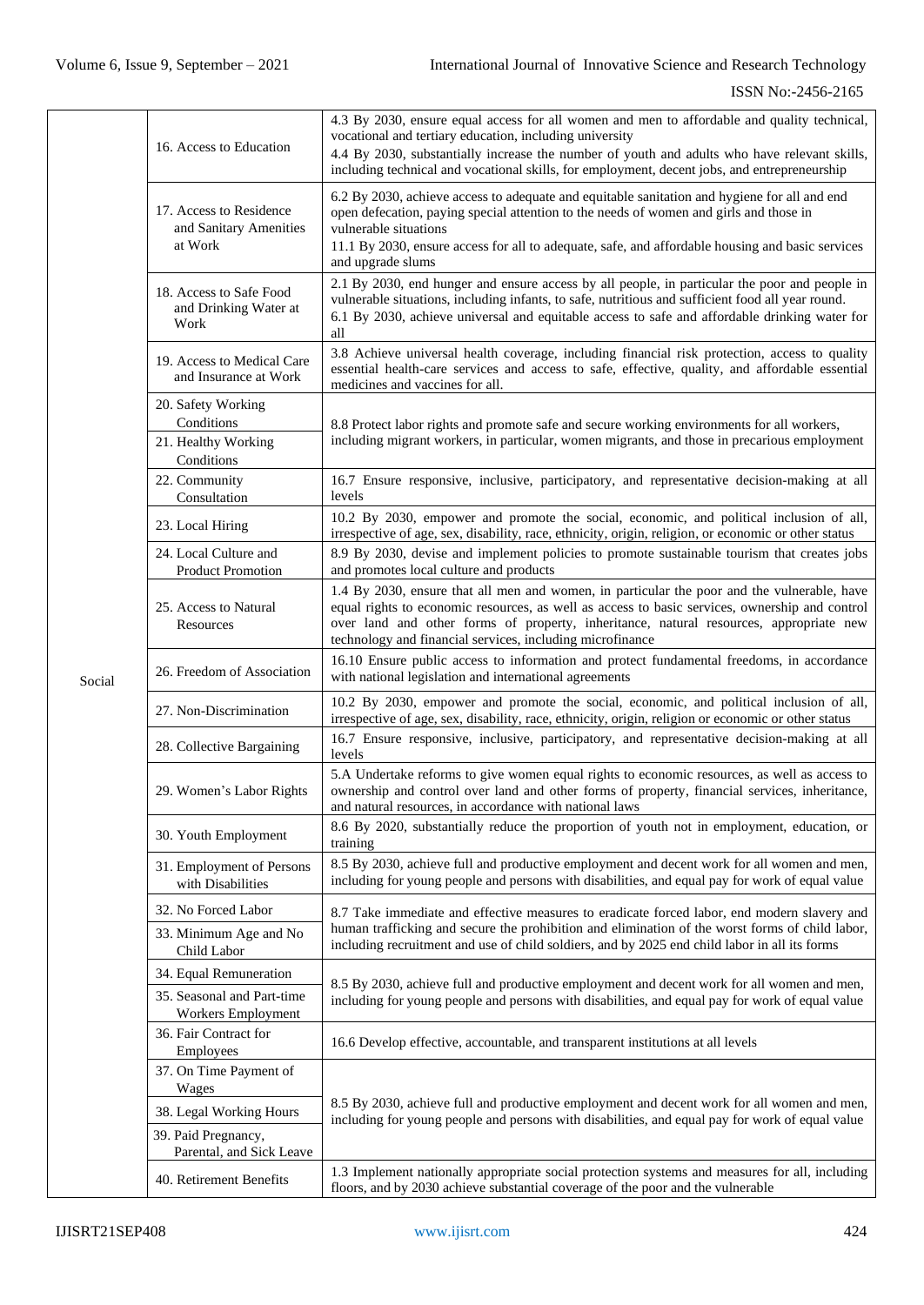|          | 41. Minimum Wage                                                           | 1.2 By 2030, reduce at least by half the proportion of men, women and children of all ages<br>living in poverty in all its dimensions according to national definitions                                                                                                                                                                                           |
|----------|----------------------------------------------------------------------------|-------------------------------------------------------------------------------------------------------------------------------------------------------------------------------------------------------------------------------------------------------------------------------------------------------------------------------------------------------------------|
|          |                                                                            | 10.1 By 2030, progressively achieve and sustain income growth of the bottom 40 per cent of<br>the population at a rate higher than the national average                                                                                                                                                                                                           |
|          | 42. Living Wage                                                            | 1.1 By 2030, eradicate extreme poverty for all people everywhere, currently measured as<br>people living on less than \$1.25 a day                                                                                                                                                                                                                                |
|          | 43. Premiums                                                               | 8.8 Protect labor rights and promote safe and secure working environments for all workers, may<br>including migrant workers, in particular women migrants, and those in precarious employment                                                                                                                                                                     |
|          | 44. Tax Compliance                                                         | 8.1 Sustain per capita economic growth in accordance with national circumstances and, in                                                                                                                                                                                                                                                                          |
|          | 45. Retribution Payment                                                    | particular, at least 7 per cent gross domestic product growth per annum in the least developed<br>countries                                                                                                                                                                                                                                                       |
|          | 46. Agreement with<br>Traders/Costumers                                    | 16.6 Develop effective, accountable and transparent institutions at all levels                                                                                                                                                                                                                                                                                    |
|          | 47. Product Recycling and<br>Reuse                                         | 12.5 By 2030, substantially reduce waste generation through prevention, reduction, recycling,<br>and reuse                                                                                                                                                                                                                                                        |
| Economic | 48. Innovation and                                                         | 9.5 Enhance scientific research, upgrade the technological capabilities of industrial sectors in<br>all countries, in particular developing countries, including, by 2030, encouraging innovation<br>and substantially increasing the number of research and development workers per 1 million<br>people and public and private research and development spending |
|          | Technological<br>Intervention                                              | 12.A Support developing countries to strengthen their scientific and technological capacity to<br>move towards more sustainable patterns of consumption and production                                                                                                                                                                                            |
|          |                                                                            | 8.2 Achieve higher levels of economic productivity through diversification, technological<br>upgrading and innovation, including through a focus on high value added and labor-intensive<br>sectors                                                                                                                                                               |
|          | 49. Local Micro-, Small-<br>and Medium-Sized<br>Enterprises<br>Development | 8.3 Promote development-oriented policies that support productive activities, decent job<br>creation, entrepreneurship, creativity and innovation, and encourage the formalization and<br>growth of micro-, small- and medium-sized enterprises, including through access to financial<br>services                                                                |
|          |                                                                            | 9.C Significantly increase access to information and communications technology and strive to<br>provide universal and affordable access to the Internet in least developed countries by 2020                                                                                                                                                                      |
|          | 50. Digital Transformation                                                 | 17.8 Fully operationalize the technology bank and science, technology and innovation capacity-<br>building mechanism for least developed countries by 2017 and enhance the use of enabling<br>technology, in particular information and communications technology                                                                                                 |

# **V. CONCLUSION**

The Coastal States are playing an essential role in ocean economy development in the world while have been impacted by many environmental problems. Blue Economy as the sustainable use of marine resources that encompasses all stakeholders in maritime sectors can be a solution to reduce ecological scarcities and environmental risk, to improve food security, human well-being, quality jobs, poverty eradication, economic growth, also to ensure sustainable production and consumption.

Blue Economy Company Index (BECdex) has been designed as a toolkit that helps governments in guiding and assessing maritime companies to implement the blue economy on their business for supporting the achievement of SDGs.

BECdex consists of 3 aspects, 10 principles, 50 indicators, and 8 outcomes which are mapped to SDG targets. The aspects include social, economic, and environmental. The principles comprising biodiversity conservation, pollution control, energy and water management, safe and healthy working environment, social inclusion, social equity, labor rights protection, wage standards fulfillment, tax and insurance compliances, as well as the competitive and circular economy.

There are 17 goals and 49 targets would be supported by the BECdex indicators. The SDG 8 Decent Work and Economic Growth is the goal that has the most targets that can be supported to be achieved through the implementation of BECdex followed by SDG 6 Clean Water & Sanitation, SDG 14 Life Below Water and SDG 15 Life on Land.

The practice of BECdex will provide some advantages for governments, companies, societies, and environment. Governments will be assisted to guide and asses blue economy implementation by maritime companies in their business also assisted to accelerate the achievement of SDG targets in their respective coastal states, especially economic growth. Companies will get an appreciation and recognition of their efforts to implement blue economy principles to support sustainable development and can brand themselves as ocean-friendly companies with the label of Blue Economy Company. Societies will have the increased decent work, improved prosperity, social equity, and social inclusion. Oceans, seas, and coasts will be healthier. To ease and accelerate maritime companies join the BECdex practice, the indexing will be conducted on a website.